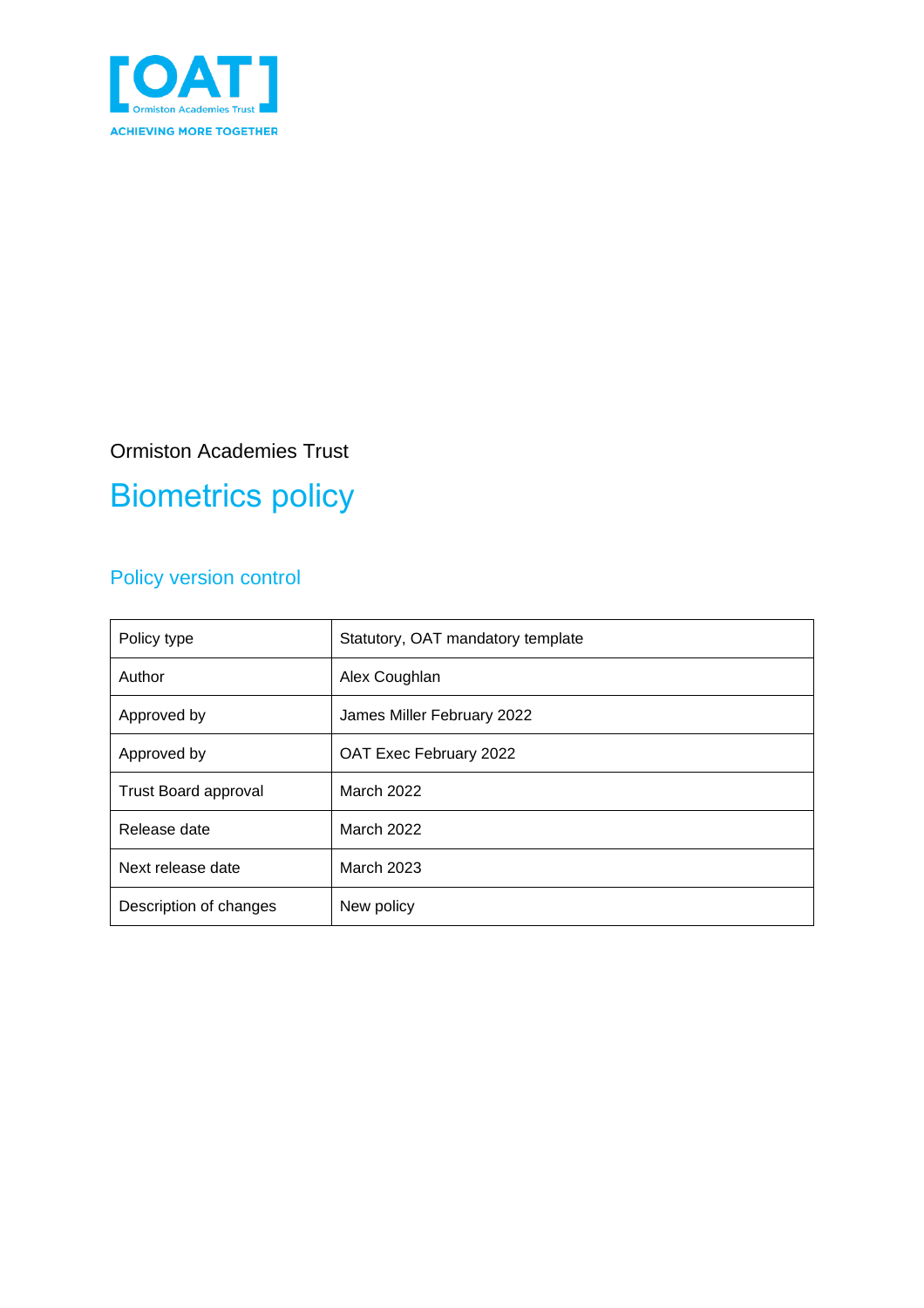

# **Contents**

| $1_{\cdot}$ |  |
|-------------|--|
| 2.          |  |
| 3.          |  |
| 4.          |  |
| 5.          |  |
| 6.          |  |
| 7.          |  |
| 8.          |  |
| 9.          |  |
| 10.         |  |
| 11.         |  |
| 12.         |  |
|             |  |
|             |  |
|             |  |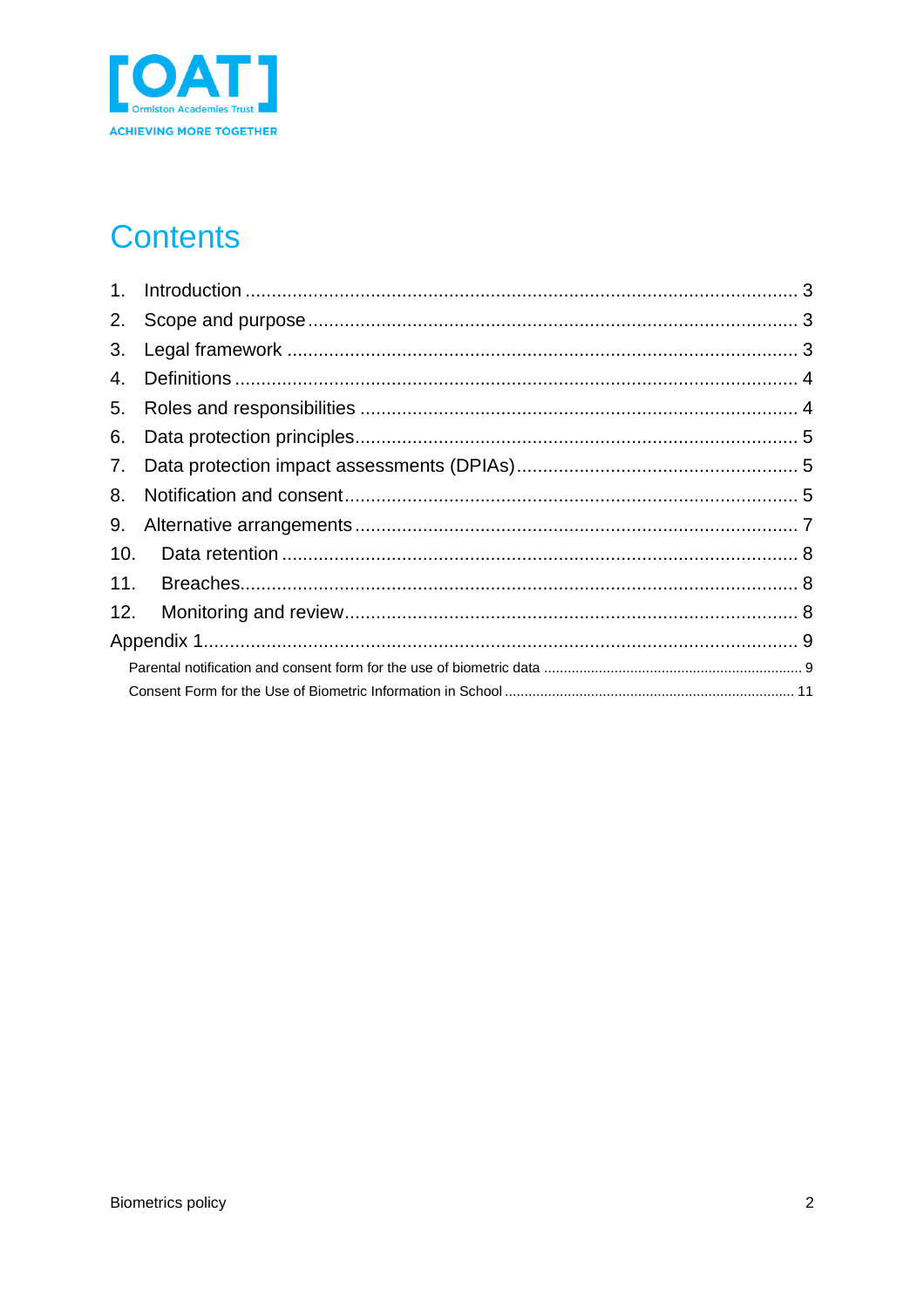

## <span id="page-2-0"></span>1.Introduction

- 1.1. The Ormiston Academies Trust (referred to as "The Trust" and any or all of its Academies) collects and uses certain types of personal information about staff, pupils, parents, and other individuals who come in contact with its Academies, in order to provide education and associated functions. The Trust may be required by law to collect and use certain types of information to comply with statutory obligations related to employment, education and safeguarding,
- 1.2. This policy is intended to ensure where we collect and process biometric data for the purposes above that we do so in accordance with relevant legislation and guidance to ensure the data and the rights of individuals are protected.
- 1.3. This policy outlines the procedure the Trust and its Academies follow when collecting and processing biometric data in accordance with the United Kingdom General Data Protection Regulation (UK GDPR) and other related legislation.
- 1.4. This policy will be updated as necessary to reflect best practice, or amendments made to data protection legislation, this policy will be reviewed and updated as necessary every twelve months.

#### <span id="page-2-1"></span>2.Scope and purpose

- 2.1. The purpose of the document is to set out clearly how as a Trust we meet our statutory obligation with regards to the curation and use of biometric data. The policy applies to the storage of all biometric data including the data of staff, pupils, and visitors and is reviewed by the Trust on an annual basis.
- 2.2. All staff who are involved in storing data are trained on the content.
- 2.3. The policy should be read in conjunction with the following Ormiston Academies Trust policies.
- **Data Protection and Freedom of Information policy**
- **Records Retention policy**

### <span id="page-2-2"></span>3.Legal framework

- 3.1. This policy has due regard to all relevant legislation and guidance including, but not limited to, the following:
- **Protection of Freedoms Act 2012**
- **Data Protection Act 2018**
- United Kingdom General Data Protection Regulation (UK GDPR)
- DfE (2018) 'Protection of biometric information of children in Academies and colleges'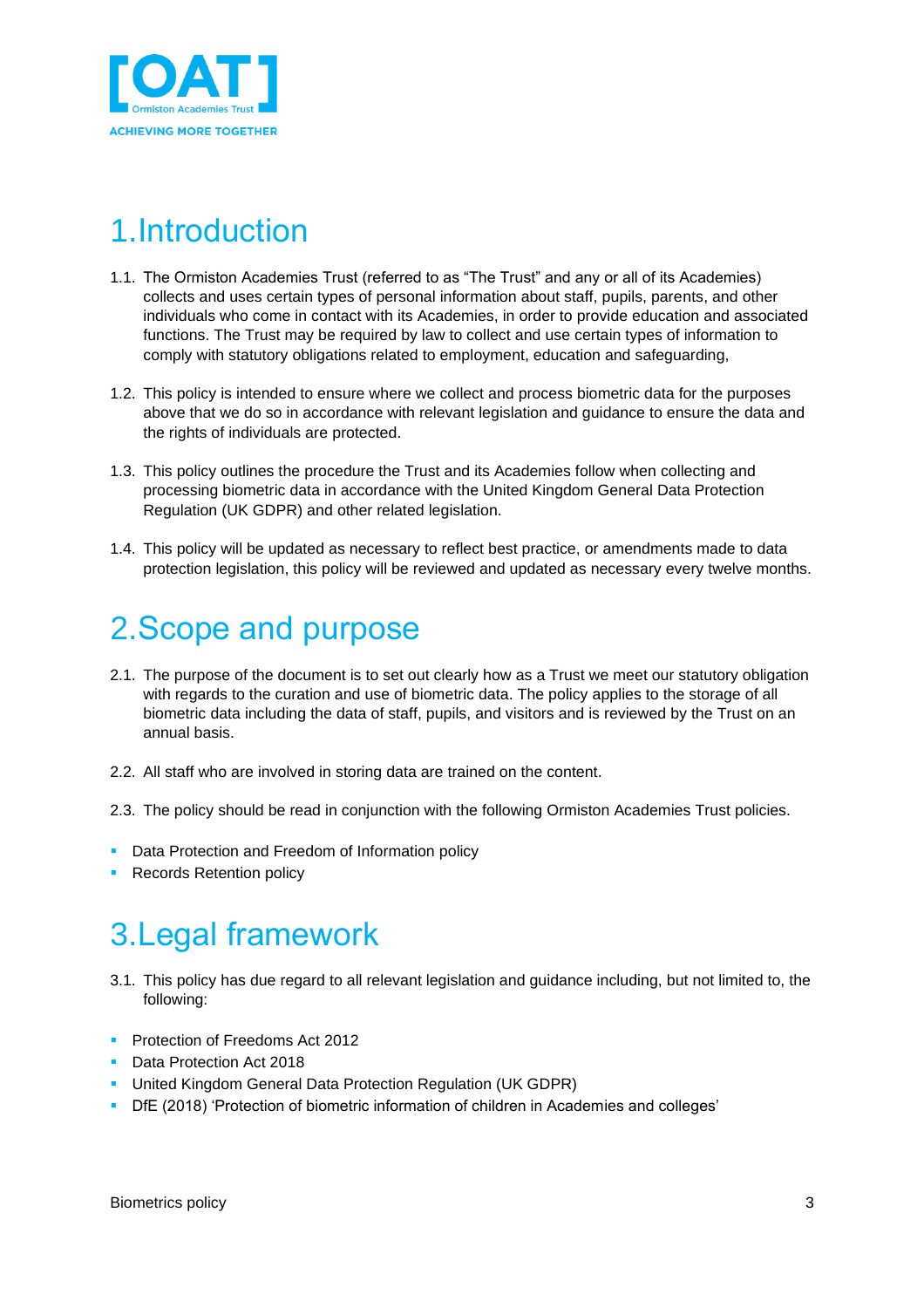

- 3.2. This policy operates in conjunction with the following academy policies:
- **Data Protection and Freedom of Information policy**
- Records Retention policy

# <span id="page-3-0"></span>4.Definitions

- 4.1. **Biometric data**: Personal information about an individual's physical or behavioural characteristics that can be used to identify that person. This can include their fingerprints, facial shape, retina and iris patterns, and hand measurements.
- 4.2. **Automated biometric recognition system**: a system which measures an individual's physical or behavioural characteristics by using equipment that operates 'automatically' (ie. electronically). Information from the individual is automatically compared with biometric information stored in the system to match with data stored about an individual
- 4.3. **Processing biometric data:** includes obtaining, recording or holding biometric data or carrying out any operation on the data including disclosure, deletion, amendment or organization of the data.
- 4.4. **Special category data:** personal data which the GDPR says is more sensitive as defined in Article 9 of the UK GDPR. Biometric data used for identification purposes is defined by Article 9 as special category data.

## <span id="page-3-1"></span>5.Roles and responsibilities

- 5.1. The **executive body** of the Trust is responsible for reviewing this policy on an annual basis.
- 5.2. The **academy principal** is responsible for ensuring the provisions in this policy are implemented consistently
- 5.3. The **academy data protection lead** (DPL) is responsible for monitoring the academy's compliance with data protection legislation in relation to the use of biometric data
- 5.4. The **data protection officer** (DPO) is responsible for advising on when it is necessary to undertake a data protection impact assessment (DPIA) in relation to the academy's biometric system(s) and for being the first point of contact for the ICO and for individuals whose data is processed by the academy and connected third parties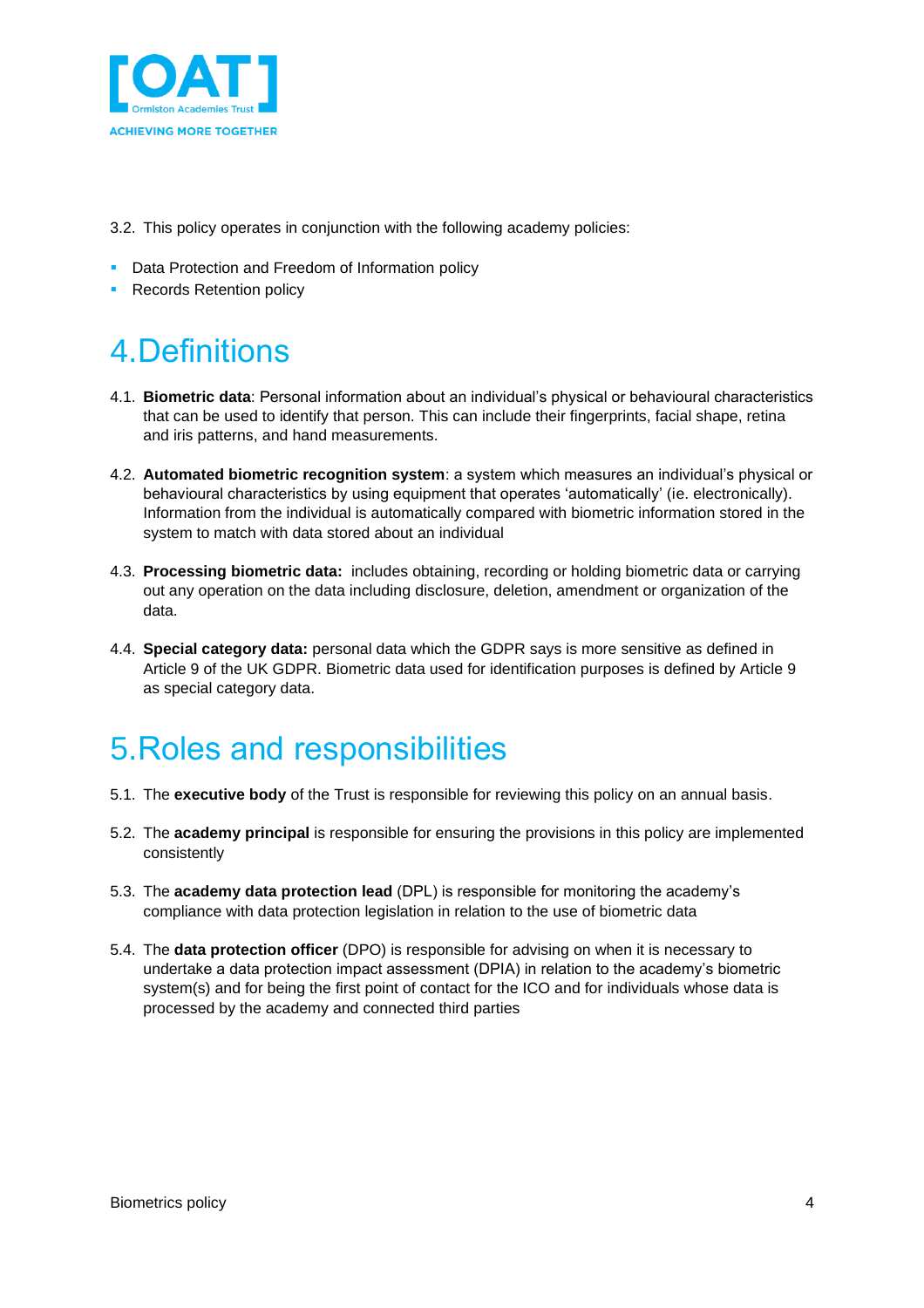

# <span id="page-4-0"></span>6.Data protection principles

- 6.1. The academy processes all personal data, including biometric data, in accordance with the key principles set out in the UK GDPR. These principles are set out in section 3 of the Ormiston Academies Trust Data Protection and Freedom of Information policy.
- 6.2. In addition to this the Trust is always committed to ensuring that anyone dealing with personal data shall be mindful of the individual's rights under the law. These are explained in more detail in sections 11 to 13 of the Data Protection and Freedom of Information Policy.

## <span id="page-4-1"></span>7. Data protection impact assessments (DPIAs)

- 7.1. Prior to processing biometric data or implementing a system that involves processing biometric data, a DPIA must be carried out.
- 7.2. Requests for DPIA must be made using the OATnet form here: [https://ormistonacademiestrust.sharepoint.com/sites/data-protection/SitePages/Data-Protection-](https://ormistonacademiestrust.sharepoint.com/sites/data-protection/SitePages/Data-Protection-Impact-Assessment.aspx)[Impact-Assessment.aspx](https://ormistonacademiestrust.sharepoint.com/sites/data-protection/SitePages/Data-Protection-Impact-Assessment.aspx)
- 7.3. Further guidance on how to complete the request is available on the OATnet DPIA page.
- 7.4. Submission for a DPIA must include the upload of documentation from your service provider to clarify how they manage GDPR and Data Protection compliance
- 7.5. The DPO will conduct the DPIA to:
- Assess the nature, scope, context and purposes of the processing
- Assess necessity, proportionality and compliance measures
- **EXECUTE:** Identify and assess risks to individuals
- **E** Identify any additional controls that may need to be applied to mitigate those risks
- 7.6. When assessing levels of risk, the likelihood and the severity of any impact on individuals will be considered.
- 7.7. If a high risk is identified that cannot be mitigated by additional and reasonable controls, the DPO will consult the ICO before the processing of the biometric data begins.
- 7.8. The ICO will provide the academy with a written response and the academy will adhere to any advice provided in the response from the ICO.

## <span id="page-4-2"></span>8. Notification and consent

8.1. The academy must obtain consent for the processing of biometric data as required by Section 26 of the Protection of Freedoms Act 2012.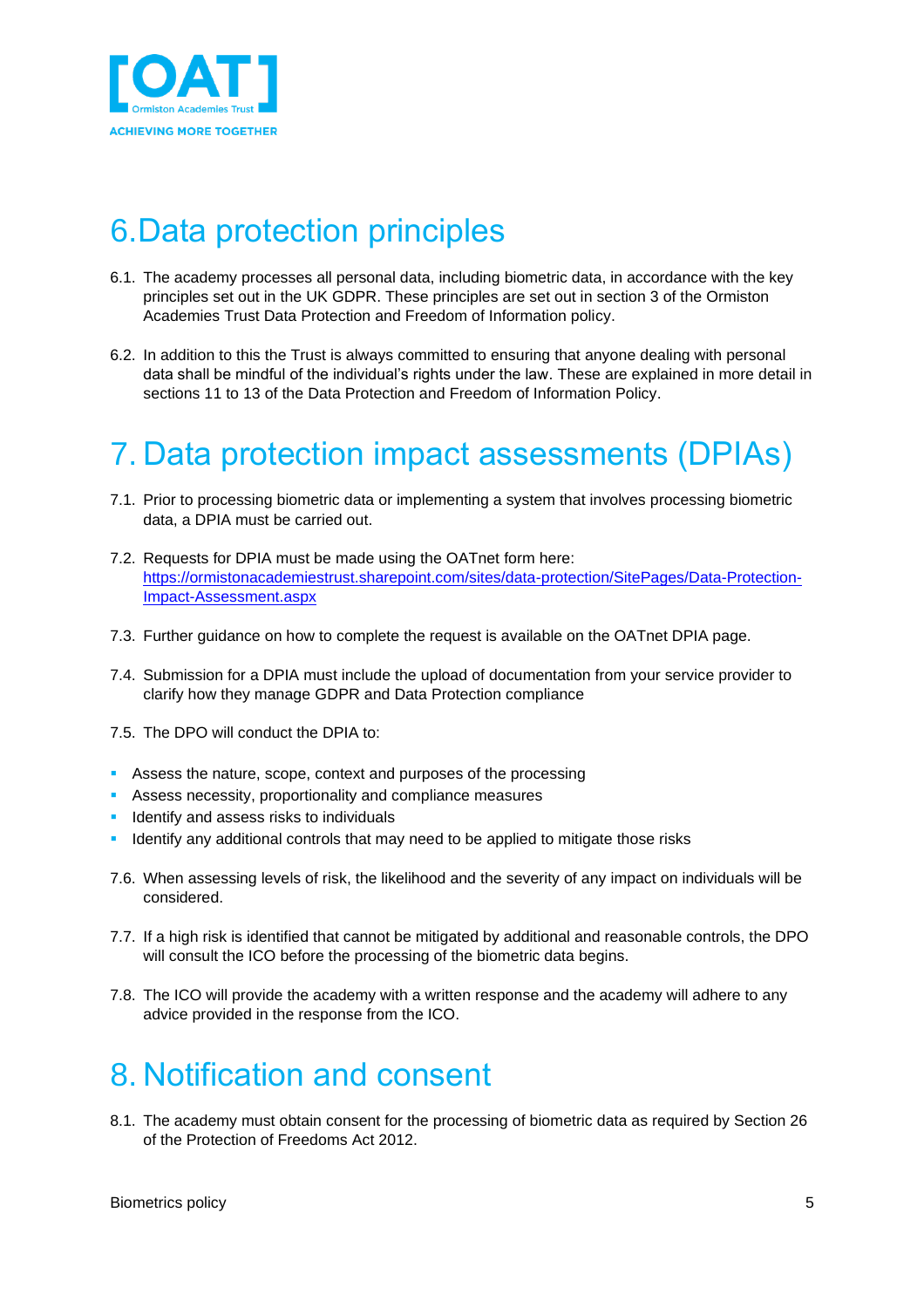

- 8.2. Where the academy uses pupils' biometric data as part of an automated biometric recognition system the academy will comply with the requirements of the Protection of Freedoms Act 2012.
- 8.3. Prior to any biometric recognition system being put in place or processing a pupil's biometric data, the academy will send the pupils' parents a parental notification and consent form for the use of biometric data.
- 8.4. Written consent will be sought from at least one parent of the pupil before the academy collects or uses a pupil's biometric data.
- 8.5. The name and contact details of the pupil's parents will be taken from the academy's admission register.
- 8.6. Where the name of only one parent is included on the admissions register, the principal will consider whether any reasonable steps can or should be taken to ascertain the details of the other parent.
- 8.7. The academy does not need to notify a particular parent or seek their consent if it is satisfied that:
- **•** The parent cannot be found, eg. their whereabouts or identity is not known
- **•** The parent lacks the mental capacity to object or consent
- **•** The welfare of the pupil requires that a particular parent is not contacted, eg. where a pupil has been separated from an abusive parent who must not be informed of the pupil's whereabouts
- It is otherwise not reasonably practicable for a particular parent to be notified or for their consent to be obtained
- 8.8. Where neither parent of a pupil can be notified, consent will be sought from the following individuals or agencies as appropriate:
- **•** If a pupil is being 'looked after' by the LA or is accommodated or maintained by a voluntary organisation, the LA or voluntary organisation will be notified and their written consent obtained
- If the above does not apply, then notification will be sent to all those caring for the pupil and written consent will be obtained from at least one carer before the pupil's biometric data can be processed
- 8.9. Where a parent disputes consent provided by the other parent consent will be deemed to have not been provided and both parents informed that this will be the case and reasonable alternative arrangements will be provided.
- 8.10. Notification sent to parents and other appropriate individuals or agencies will include information regarding the following:
- **Details about the type of biometric information to be taken**
- **How the data will be used**
- **The parent's and the pupils right to refuse or withdraw their consent**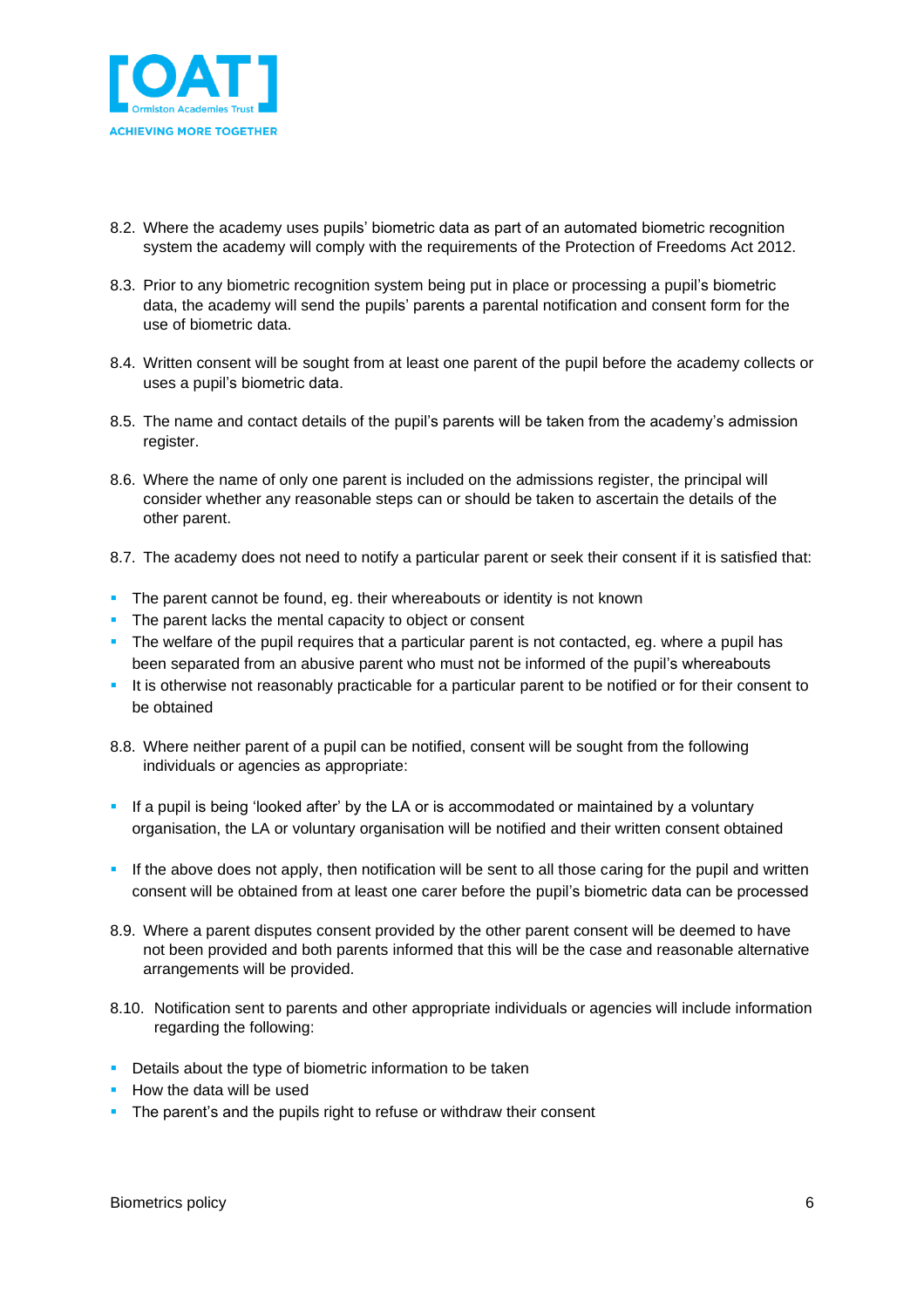

- **•** The academy's duty to provide reasonable alternative arrangements for those pupils whose information cannot be processed
- 8.11. The academy will not process the biometric data of a pupil under the age of 18 in the following circumstances:
- The pupil (verbally or non-verbally) objects or refuses to participate in the processing of their biometric data
- No parent or carer has consented in writing to the processing
- **EXT** A parent has objected in writing to such processing, even if another parent has given written consent
- 8.12. Parents and pupils can object to participation in the academy's biometric system(s) or withdraw their consent at any time. Where this happens, any biometric data relating to the pupil that has already been captured will be deleted.
- 8.13. If a pupil objects or refuses to participate, or to continue to participate, in activities that involve the processing of their biometric data, the academy will ensure that the pupil's biometric data is not taken or used as part of a biometric recognition system, irrespective of any consent given by the pupil's parent(s).
- 8.14. Pupils will be informed that they can object or refuse to allow their biometric data to be collected and used via a letter.
- 8.15. Where staff members or other adults use the academy's biometric system(s), consent will be obtained from them before they use the system.
- 8.16. Staff and other adults can object to taking part in the academy's biometric system(s) and can withdraw their consent at any time. Where this happens, any biometric data relating to the individual that has already been captured will be deleted.
- 8.17. Reasonable alternative arrangements will be provided to any individual that does not consent to take part in the academy's biometric system(s), in line with section 9 of this policy.

### <span id="page-6-0"></span>9. Alternative arrangements

- 9.1. Parents, pupils, staff members and other relevant adults have the right to not take part in the academy's biometric system(s).
- 9.2. Where an individual objects to taking part in the academy's biometric system(s), reasonable alternative arrangements will be provided that allow the individual to access the relevant service, eg. where a biometric system is used to pay for academy meals, the pupil may be able to use cash or a card for the transaction instead. Alternatively, a PIN may be provided where available.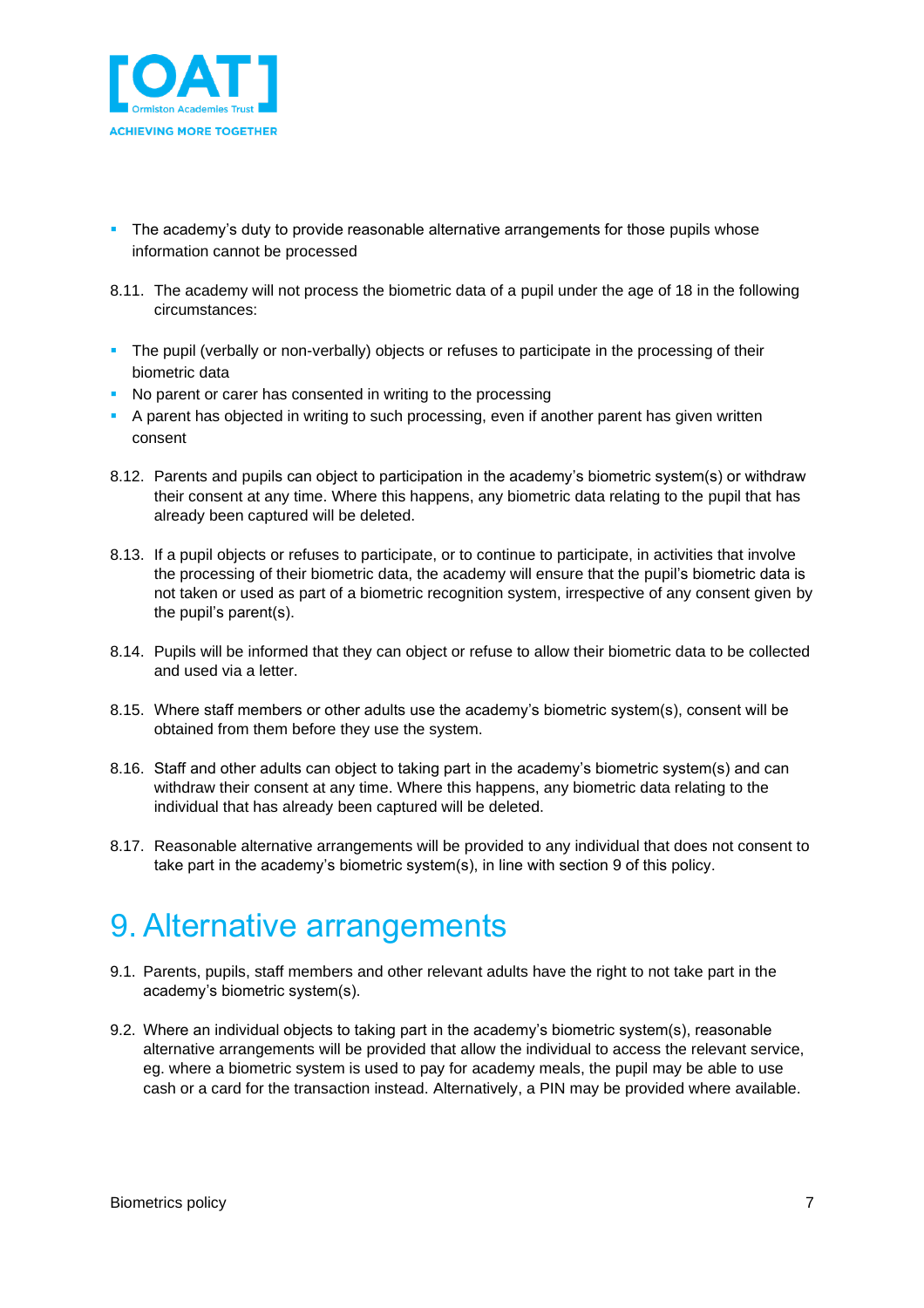

9.3. Alternative arrangements will not put the individual at any disadvantage or create difficulty in accessing the relevant service, or result in any additional burden being placed on the individual (and the pupil's parents, where relevant).

## <span id="page-7-0"></span>10. Data retention

- 10.1. Biometric data will be managed and retained in line with Ormiston Academies Trust Records Retention Policy.
- 10.2. If an individual (or a pupil's parent, where relevant) withdraws their consent for their / their child's biometric data to be processed, it will be erased from the academy's system.

### <span id="page-7-1"></span>11. Breaches

- 11.1. There are appropriate and robust security measures in place to protect the biometric data held by the academy. These measures will be detailed in any relevant DPIAs completed.
- 11.2. Any breach to the academy's biometric system(s) will be dealt with in accordance with the Ormiston Academies Trust Data Protection and Freedom of Information policy.

## <span id="page-7-2"></span>12. Monitoring and review

- 12.1. The executive body of the Trust will review this policy on an annual basis.
- 12.2. Any changes made to this policy will be communicated to all staff, parents and academies.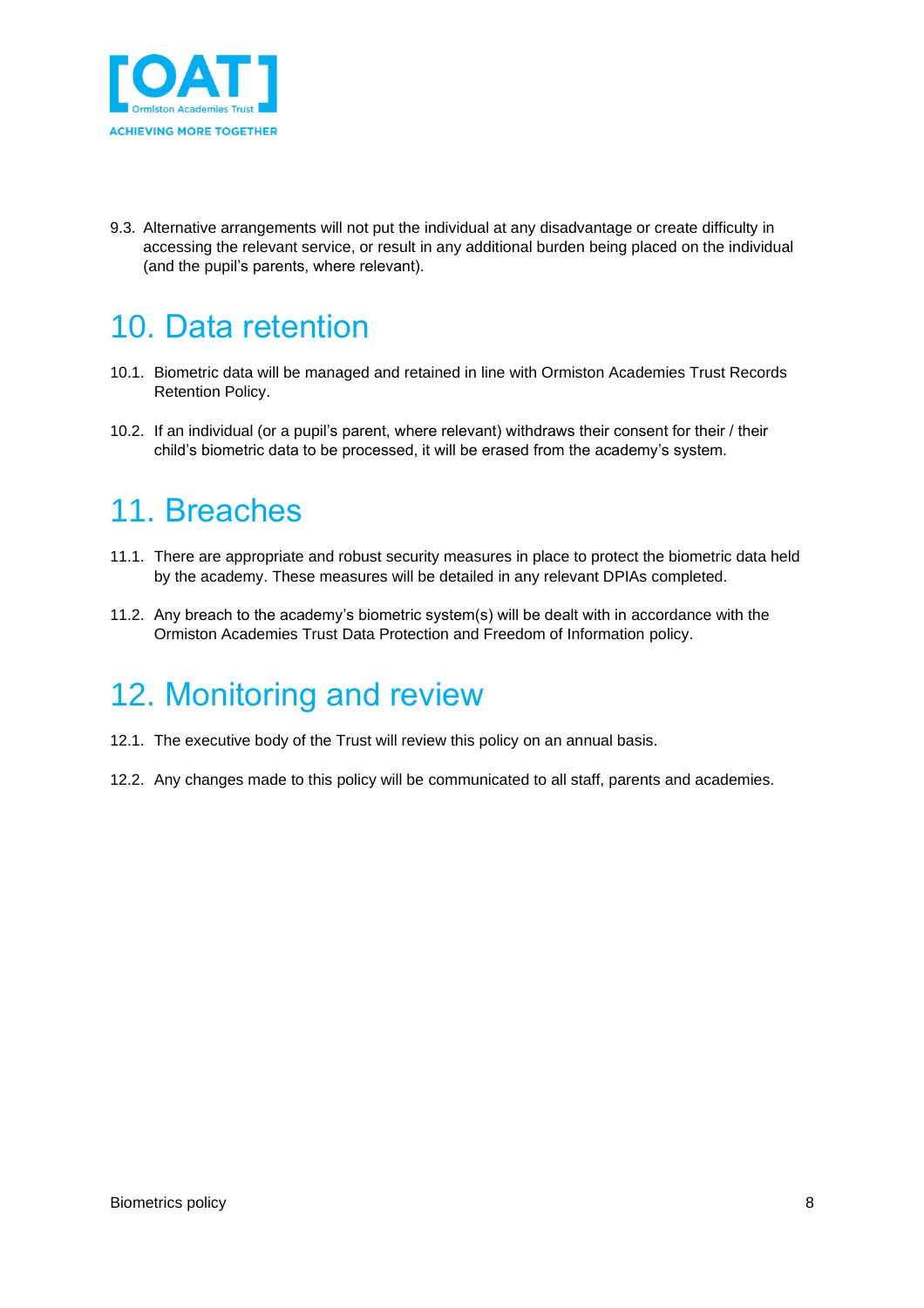

# <span id="page-8-0"></span>Appendix 1

#### <span id="page-8-1"></span>Parental notification and consent form for the use of biometric data

Name Address line one Address line two Town **County** Postcode Date

RE: Notification of intention to process pupils' biometric information and consent form

#### Dear *[name of parent]*,

I am writing to notify you of the academy's wishes to use information about your child as part of an automated (ie. electronically-operated) recognition system. The purpose of this system is to facilitate [catering transactions/library services/other] to be made using pupils' fingerprint identification pattern instead of by using cash.

The information from your child that we wish to use is referred to as 'biometric information'.

#### **Biometric information and how it will be used**

Biometric information is information about a person that can be used to identify them, for example, information from their fingerprint. The academy would like to take and use information from your child's fingerprint and use this information for the purpose of providing your child with access to library facilities and our cashless cafeteria. The information will be used as part of an automated biometric recognition system. This system will take measurements of your child's fingerprint and convert these measurements into a template to be stored on the system. **AN IMAGE OF YOUR CHILDS'S FINGERPRINT IS NOT STORED**. The template (ie. measurements taking from your child's fingerprint) is what will be used to permit your child to access services.

The law places specific requirements on schools when using personal information, such as biometric information, about pupils for the purposes of an automated biometric recognition system. For example:

- **•** The academy cannot use the information for any purpose other than those for which it was originally obtained and made known to the parents.
- **•** The academy must ensure that the information is stored securely;
- **•** The academy must tell you what it intends to do with the information.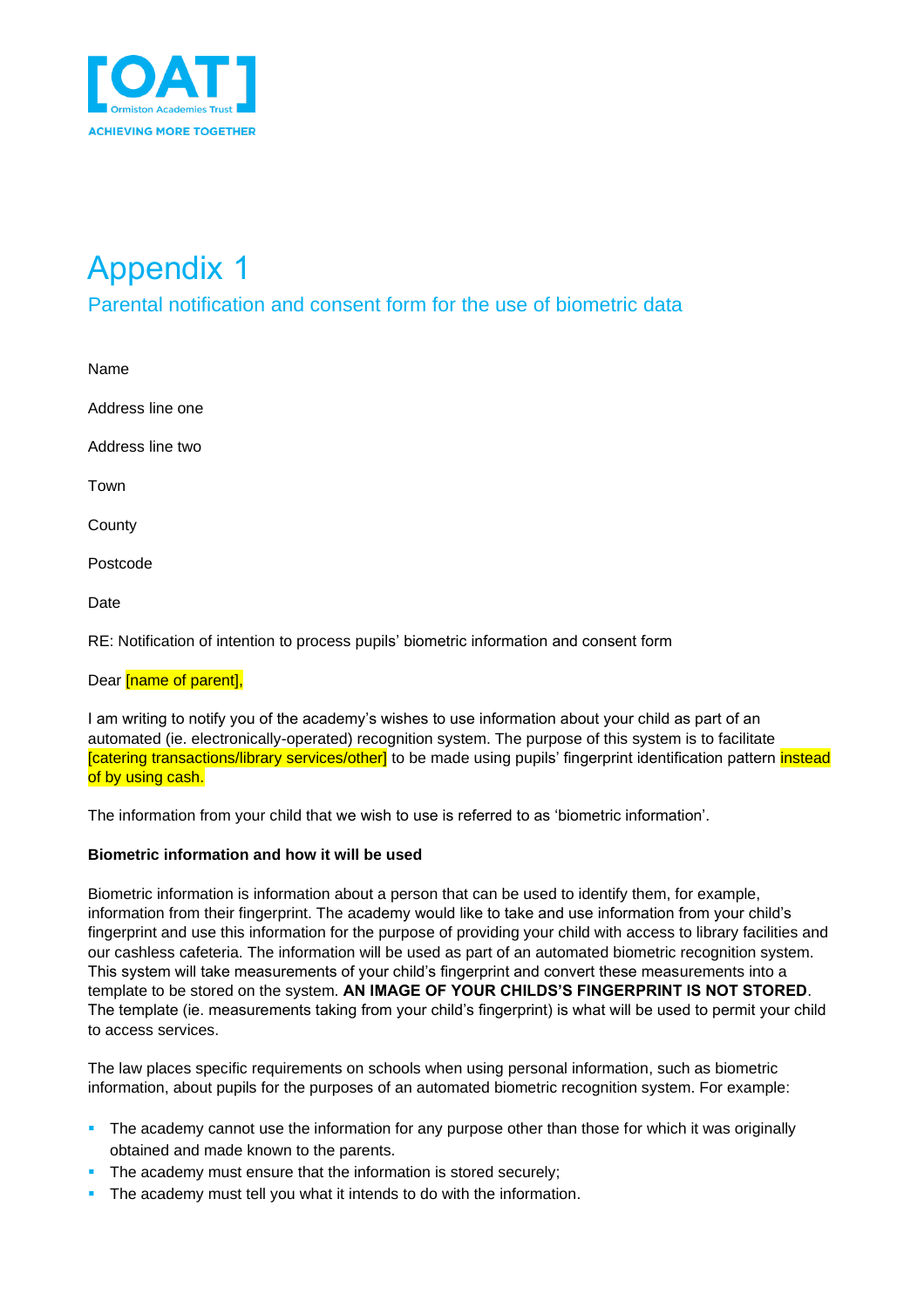

▪ Unless the law allows it, the academy cannot disclose personal information to another person/body.

#### **Providing your consent / objecting to the use of biometric data**

Under the Protection of Freedoms Act 2012, we are required to notify each parent of a child and obtain the written consent of at least one parent before being able to use a child's biometric information for an automated system.

Consent given by one parent will be overridden if the other parent objects in writing to the use of their child's biometric information. Similarly, if your child objects to the use of their biometric information, the academy cannot collect or use the information for inclusion on the automated recognition system.

You can also object to the proposed processing of your child's biometric information at any time or withdraw any consent you have previously given.

Please note that you must make any consent, withdrawal of consent or objection in writing.

Even if you have given your consent, your child can object or refuse at any time to their biometric information being collected and used

If your child objects they do not need to do this in writing. We would appreciate if you could discuss this with your child and explain to them that they can object if they want to.

The academy is happy to answer any questions you or your child may have by contacting **[Name/ role and** contact details] with any questions you may have.

If you do not wish for your child's biometric information to be used by the academy, or your child objects to such processing, the academy will provide reasonable alternative arrangements for pupils who are not going to use the automated system to **[pay for academy meals / use library services / other]** 

Please note that, when your child leaves the academy or ceases to use the biometric system, their biometric information will be securely erased in line with the academy's Record Retention policy.

Please complete the form below to confirm if you do or do not consent to the collection and use of your child's biometric information and return it to the academy office by date.

Kind regards,